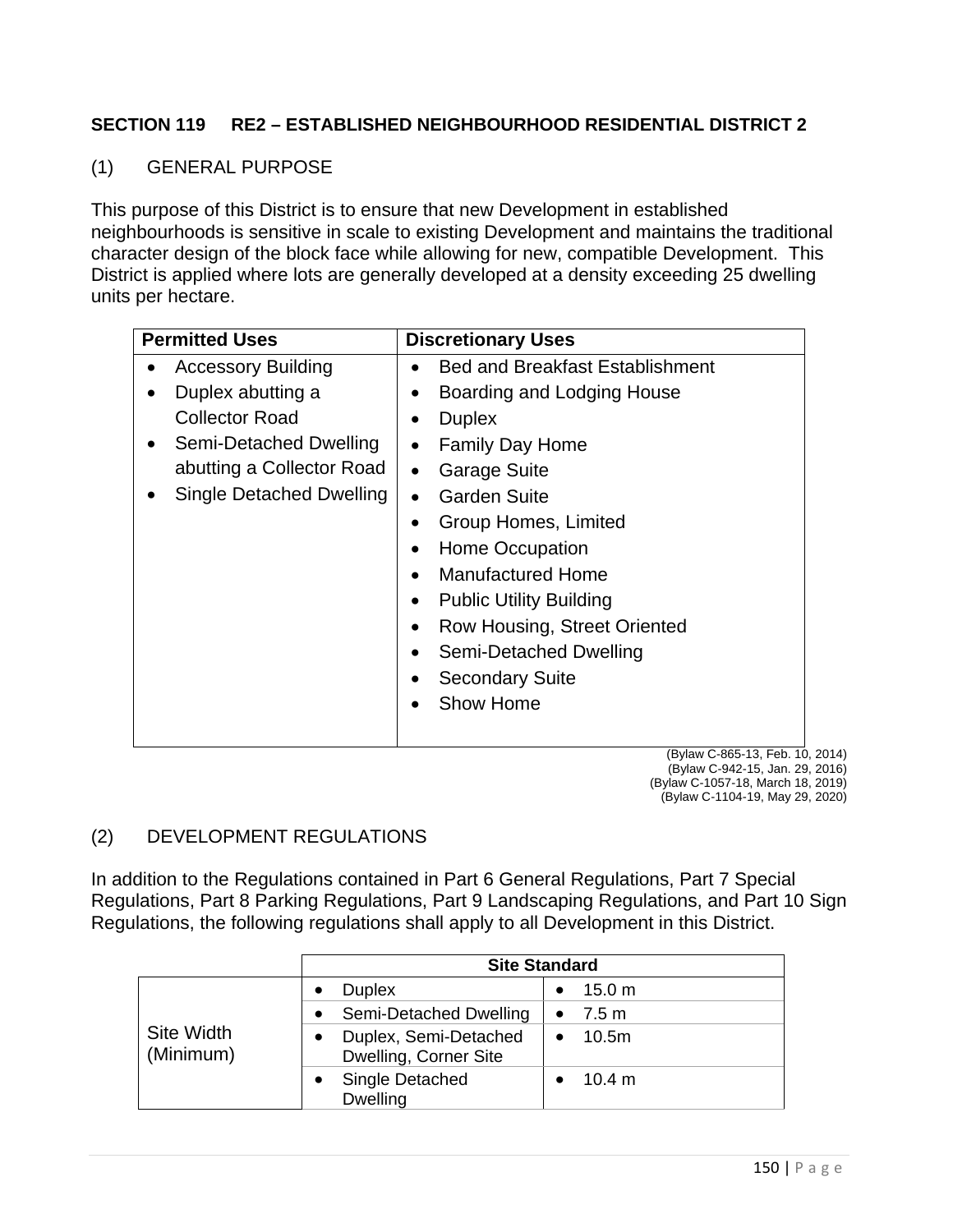|                                                   | <b>Site Standard</b>                                                                                                                             |                                |  |
|---------------------------------------------------|--------------------------------------------------------------------------------------------------------------------------------------------------|--------------------------------|--|
|                                                   | Single Detached, Corner<br>$\bullet$<br><b>Site</b>                                                                                              | 12.0 <sub>m</sub><br>$\bullet$ |  |
|                                                   | Single Detached, on a<br>$\bullet$<br><b>Collector Road</b>                                                                                      | 9.0 <sub>m</sub><br>$\bullet$  |  |
|                                                   | <b>Street Oriented Row</b><br>$\bullet$<br>Housing                                                                                               | 5.5 <sub>m</sub>               |  |
|                                                   | <b>Street Oriented Row</b><br>$\bullet$<br>Housing                                                                                               | 7.5 <sub>m</sub><br>$\bullet$  |  |
| Site Depth<br>(Minimum):                          | Duplex, Semi-Detached<br>$\bullet$<br>Dwelling, Single<br><b>Detached Dwelling</b>                                                               | 30.0                           |  |
|                                                   | <b>Street Oriented Row</b><br>$\bullet$<br>Housing                                                                                               | 25.0                           |  |
| <b>Front Yard</b><br><b>Setback</b><br>(Minimum): | Shall be consistent, within 1.0 m, with Setback on adjacent<br>Sites and with the general context of the block face, but not<br>less than 3.0 m. |                                |  |
| <b>Side Yard Setback</b><br>(Minimum):            | <b>Street Side Yard</b><br>$\bullet$                                                                                                             | 3.0 <sub>m</sub><br>$\bullet$  |  |
|                                                   | <b>Principal Buildings less</b><br>$\bullet$<br>than 2 Storeys                                                                                   | 1.2 <sub>m</sub><br>$\bullet$  |  |
|                                                   | <b>Principal Buildings 2</b><br>$\bullet$<br>Storeys or more                                                                                     | 1.5 <sub>m</sub><br>$\bullet$  |  |
| <b>Rear Yard Setback</b><br>(Minimum):            | Principal Building,<br>$\bullet$<br><b>Corner Site</b>                                                                                           | 4.5 <sub>m</sub>               |  |
|                                                   | <b>Attached Garage</b><br>$\bullet$<br>accessed from an Alley,<br><b>Corner Site</b>                                                             | 3.0 <sub>m</sub>               |  |
|                                                   | <b>Attached Garage</b><br>$\bullet$<br>accessed from an Alley,<br>all Other Sites                                                                | 6.0 <sub>m</sub><br>$\bullet$  |  |
|                                                   | All Other Principal<br>$\bullet$<br><b>Buildings</b>                                                                                             | 7.5 <sub>m</sub><br>$\bullet$  |  |
| Height (Maximum):                                 | 21/2 Storeys not to exceed 10.0 m                                                                                                                |                                |  |
| Site Coverage<br>(Maximum):                       | 50%                                                                                                                                              |                                |  |
| <b>Amenity Area</b><br>(Minimum):                 | 7.5 m <sup>2</sup> per Dwelling for Row Housing for private outdoor<br><b>Amenity Area</b>                                                       |                                |  |

## (3) ADDITIONAL REQUIREMENTS

(a) Location

Street-Oriented Row Housing shall be located on Sites that abut Collector Roads.

(b) Projections Into Yards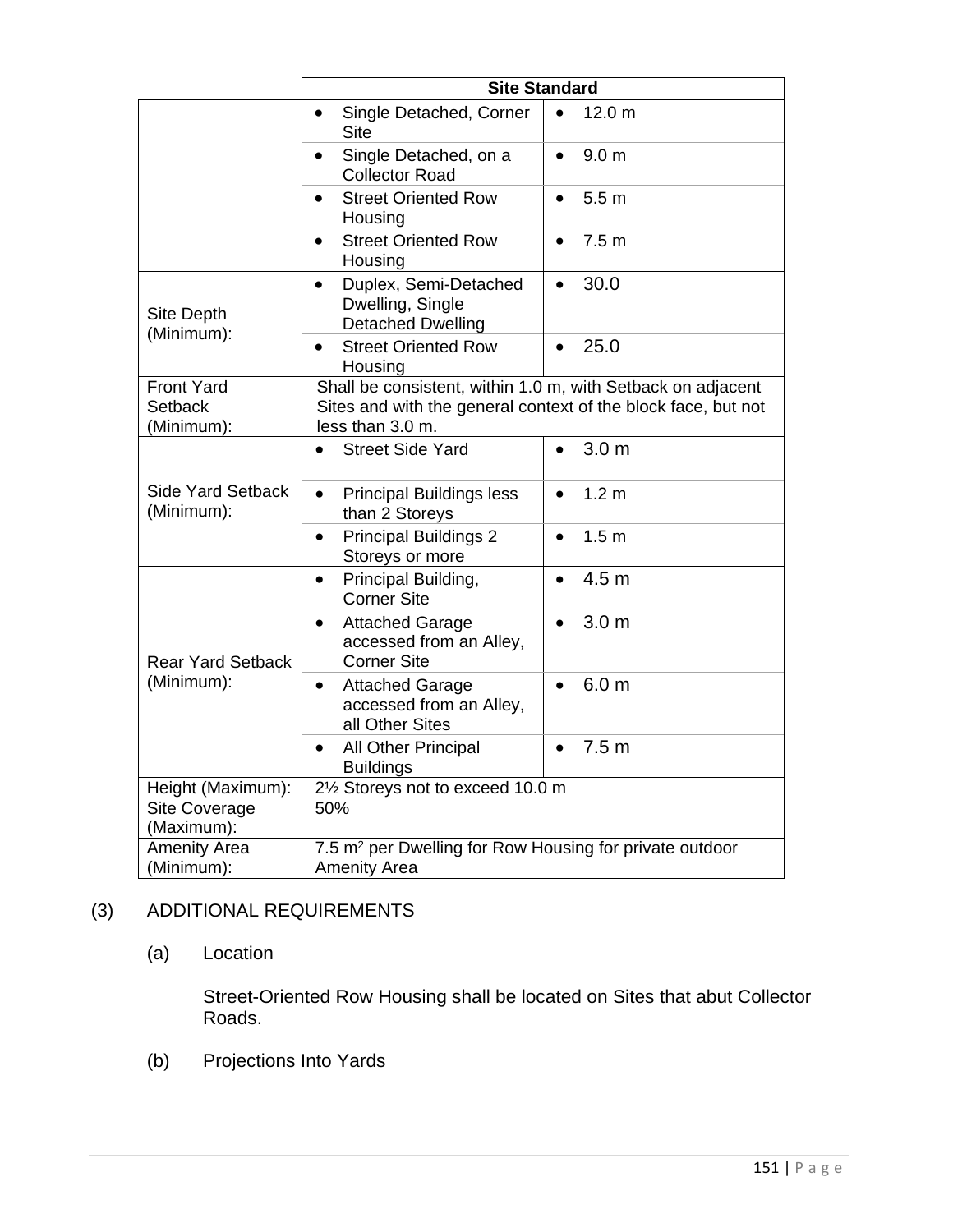- (i) A single Storey unenclosed Deck may project a maximum of 2.0 m into a Front Yard Setback, provided that a minimum of 3.0 m is maintained between the front property line and the projection.
- (ii) A single Storey unenclosed Deck may project a maximum of 2.0 m into a Street Side Yard Setback, provided that a minimum of 1.5 m is maintained between the side property line and the projection.
- (c) Vehicle Access
	- (i) There shall be no vehicular access from the Street where an Abutting Alley exists, and
		- a. A treed landscaped Boulevard is present along the Street adjacent to the property line; or
		- b. The Site Width is less than 15.5 m.
	- (ii) If vehicular access is provided from the fronting Street, a Garage may protrude a maximum of 1.0 m beyond the front wall of the Principal Building and have a maximum width of 7.3 m or 35% of the Site Width, whichever is less. In no case shall the Garage be located less than 3.0 m from the front property line.
- (d) Corner Sites

The Development Officer shall determine the Setback for the additional Front Yard or Street Side Yard in accordance with Section 29 of this Bylaw and taking into account the context of the Site and orientation of other Developments and Buildings on Adjacent Sites, the block face, and within the neighbourhood.

- (e) Character
	- (i) The Development Officer may exercise discretion in considering Duplex, or Semi-Detached Dwellings having regard to:
		- a. Adjacent Sites in order to ensure new Development is complementary and compatible with existing Development. The Building and architectural design, siting, Grade elevations, Site Coverage, massing, and use of exterior finishing materials shall be to the satisfaction of the Development Officer, who shall ensure that the physical characteristics will be reasonably similar to, or better than the standard of surrounding development;
		- b. The effect on the privacy of adjacent properties; and